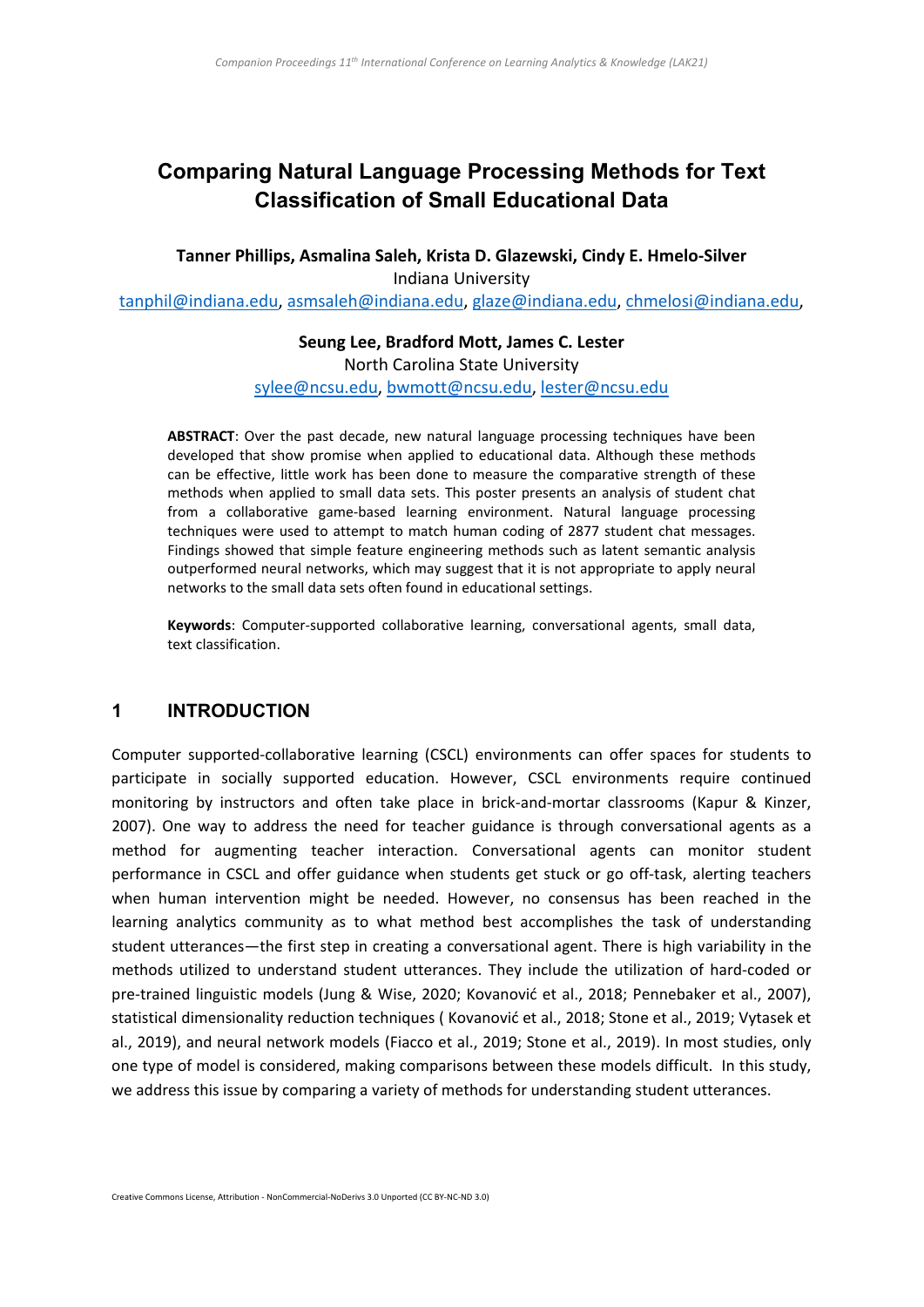# **2 METHODS**

The student utterances analyzed in this study were gathered from a collaborative game-based learning environment designed to teach students to 14 about environmental science (N=45). In the game, students visit an island in the Philippines where they discover that the tilapia in the local fish farm are sick. Over eight sessions, students visit collected information from characters and objects. Working in groups of four, students use an in-game whiteboard to share their findings with fellow students, engage in group inquiry, and generate hypotheses. They repeat this cycle of collecting data and brainstorming three times before determining why the fish are sick. Throughout the experience, students communicated with each other using an in-game chat feature.

### **2.1 Data Collection and Utterance Coding**

Students' utterances were coded based on the accountable talk and problem-based learning frameworks (Resnick et al., 2018; Saleh et al., 2020). There was a total of eight codes based on student talk (*Agreement*, *Rebuttal*, *Descriptions*, *Hedges*, *Relational*, *Regulation*, and *Questions*). Utterances that could not be coded under these categories were coded as *Other*. The chat data was collected from 45 students between the ages of 12-13. Students worked in 11 groups of four, with one group of five. The students generated a total of 2877 unique chat utterances. We performed standard data cleaning such as removing capitalization and punctuation. However, we did not use certain common NLP practices, such as removing stop words. This was because many utterances contained only a single word (e.g., "no," "hi," or "okay") and removing stop words would have deleted over 20% of the data.

### **2.2 Classification Methods**

The results of ten different NLP models are presented in this paper. These models used one of four methods for feature engineering (LDA, LSA, Pre-trained ELMo word embeddings, untrained word embeddings) and one of three different classification methods (Random Forest (RF), Multinomial Regression (MR), or Long-Short Term (LSTM) Neural Networks). For brevity, several classification methods that performed poorly are not included in this paper including Support Vector Machines and other pre-trained word embeddings such as Word2Vec, GloVe, and BERT. A baseline of 31% was used to measure model accuracy, as this was the size of the largest coding category.

## **3 RESULTS**

Results show that common LDA and LSA machine-learning methods outperformed neural networks at classification (see table 1) when measured against hand coding. MR and LDA performed best overall, the differences were slight between LDA and LSA models. The pre-trained word embedding performed worse than chance, while the free embedding model performed better than chance, but not as well as LDA and LSA models.

| Feature                                            | Classification | Accurac | % Above Baseline | Precision | Recall | F-1 Score |  |  |
|----------------------------------------------------|----------------|---------|------------------|-----------|--------|-----------|--|--|
| LDA                                                | <b>RF</b>      | 0.425   | 11.1%            | 0.424     | 0.471  | 0.442     |  |  |
| LDA                                                | MR             | 0.435   | 12.3%            | 0.422     | 0.488  | 0.440     |  |  |
| a it a the studies are the state in Hoopy House of |                |         |                  |           |        |           |  |  |

#### **Table 1: Results of NLP Classification Models**

Creative Commons License, Attribution - NonCommercial-NoDerivs 3.0 Unported (CC BY-NC-ND 3.0)